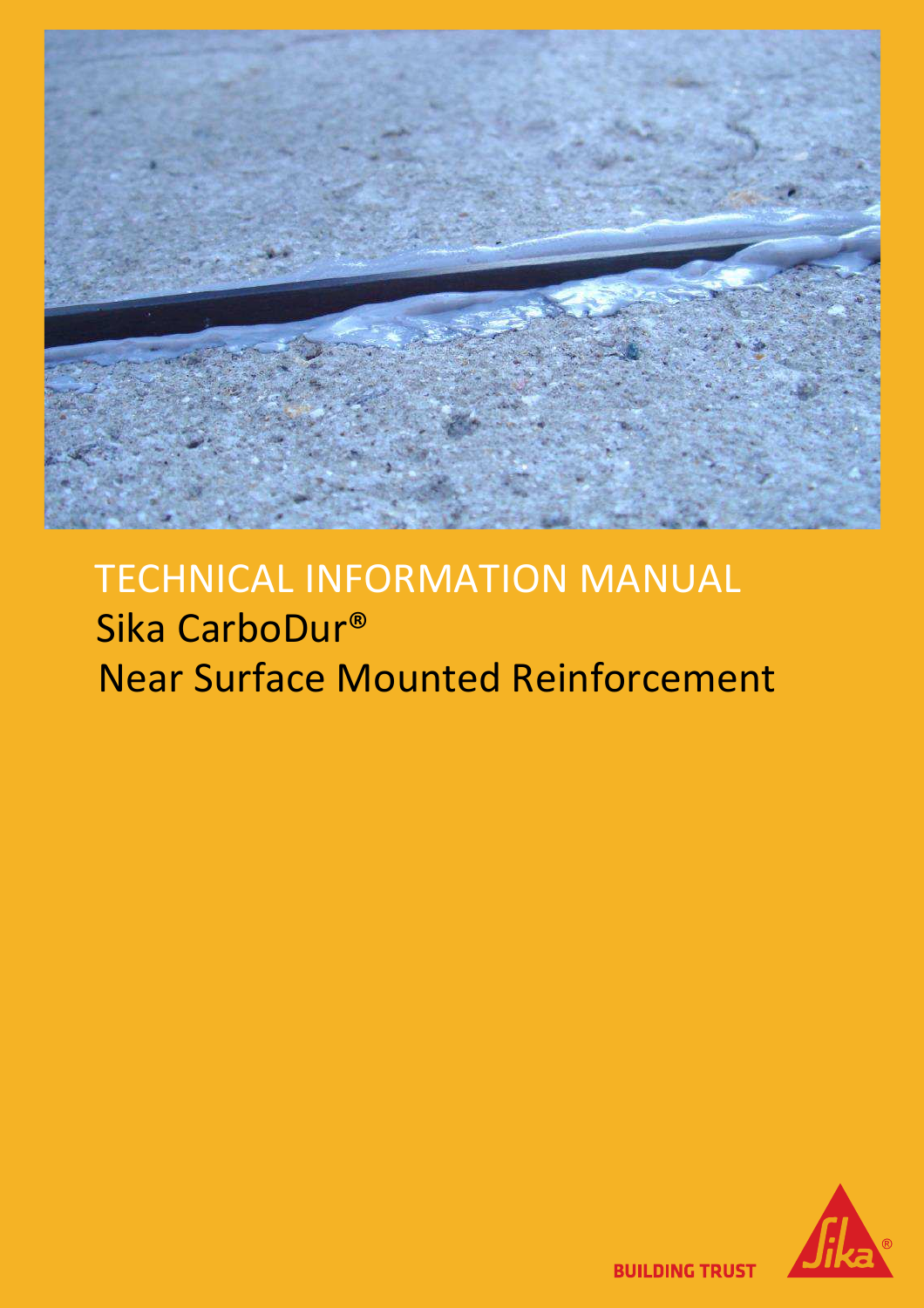# **TABLE OF CONTENTS**

| $\mathbf{1}$   | Introduction                  | 3                       |
|----------------|-------------------------------|-------------------------|
| $\mathbf{2}$   | <b>System Description</b>     | 3                       |
| 2.1            | References                    | 3                       |
| 2.2            | Limitations                   | 3                       |
| 3              | <b>Products</b>               | 4                       |
| 3.1            | <b>Material Storage</b>       | 4                       |
| 4              | Equipment                     | 5                       |
| 4.1            | Tools                         | 5                       |
| 4.2            | Cleaning                      | 5                       |
| 5              | <b>Health and Safety</b>      | 6                       |
| 5.1            | <b>Risk Assesment</b>         | $\boldsymbol{6}$        |
| 5.2            | Personal Protection           | 6                       |
| 5.3            | First Aid                     | 6                       |
| 5.4            | <b>Waste Disposal</b>         | $\overline{7}$          |
| 6              | <b>Substrate Preparation</b>  | $\overline{\mathbf{z}}$ |
| $\overline{7}$ | <b>Application</b>            | 8                       |
| 7.1            | Adhesive                      | 8                       |
| 7.2            | Installation                  | 9                       |
| 7.3            | Flexible NSM strengthening    | 10                      |
| 8              | <b>Inspection and Testing</b> | 10                      |
| 9              | Appendix                      | 11                      |
| 9.1            | Resin Consumption             | 11                      |
| 9.2            | Use in timber and masonry     | 12                      |
| 9.3            | On-site checklists            | 12                      |
| 10             | <b>Legal Note</b>             | 13                      |
| 11             | <b>Key Words</b>              | 13                      |



Sika CarboDur ® Near Surface Mounted Reinforcement Sika Ltd – Mark Shaw 11.07.2017, VERSION 1 850-41-007

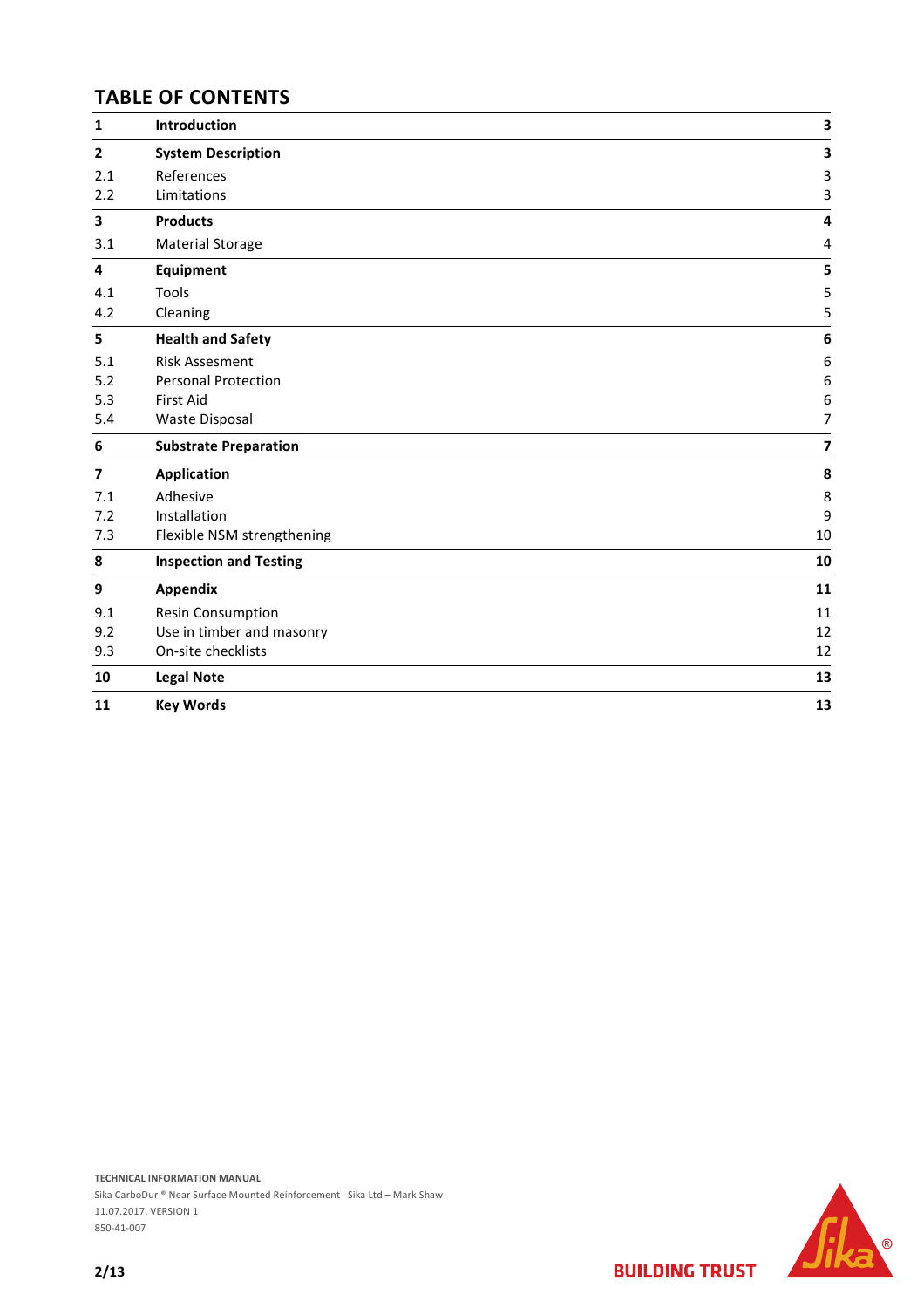# **1 INTRODUCTION**

This Technical Information Manual is written as a guideline for the use of the Sika CarboDur<sup>®</sup> Near Surface Mounted (NSM) system. This document must be used and referred to, in combination with all other relevant Product Data Sheets (PDS), Material Safety Data Sheets (MSDS) and the specific Project Specifications.

Structural strengthening must only be carried out by trained and experienced specialists, if additional clarification or advice is needed, please contact Sika Technical Services Team.

# **2 SYSTEM DESCRIPTION**

The Sika CarboDur<sup>®</sup> NSM system is a high performance structural strengthening system consisting of Sika CarboDur<sup>®</sup> plates or rods and Sikadur<sup>®</sup>-30, Sikadur<sup>®</sup>-330 or Sikadur<sup>®</sup> 33 adhesives. It is used for the post construction reinforcement of buildings and civil engineering structures and their structural elements.

Alternatively to the CarboDur® plates and rods, the SikaWrap® FX can be used as a flexible NSM strengthening material.

# **2.1 REFERENCES**

The Technical Information Manual has been written in accordance with the recommendations contained in **ACI 440.2R-08**.

# **2.2 LIMITATIONS**

- The products must only be used for their intended applications.
- Local differences in some products may result in performance variations. The most recent and relevant **country** Product Data Sheets (PDS) and Material Safety Data Sheets (MSDS) shall apply and must be referred to.
- For any other specific construction / build information refer to the Architect's, Engineer's or Specialist Contractor's details, drawings, specifications and risk assessments.
- All of the works must be carried out as directed by a suitably qualified Structural Engineer as the Supervising Officer.

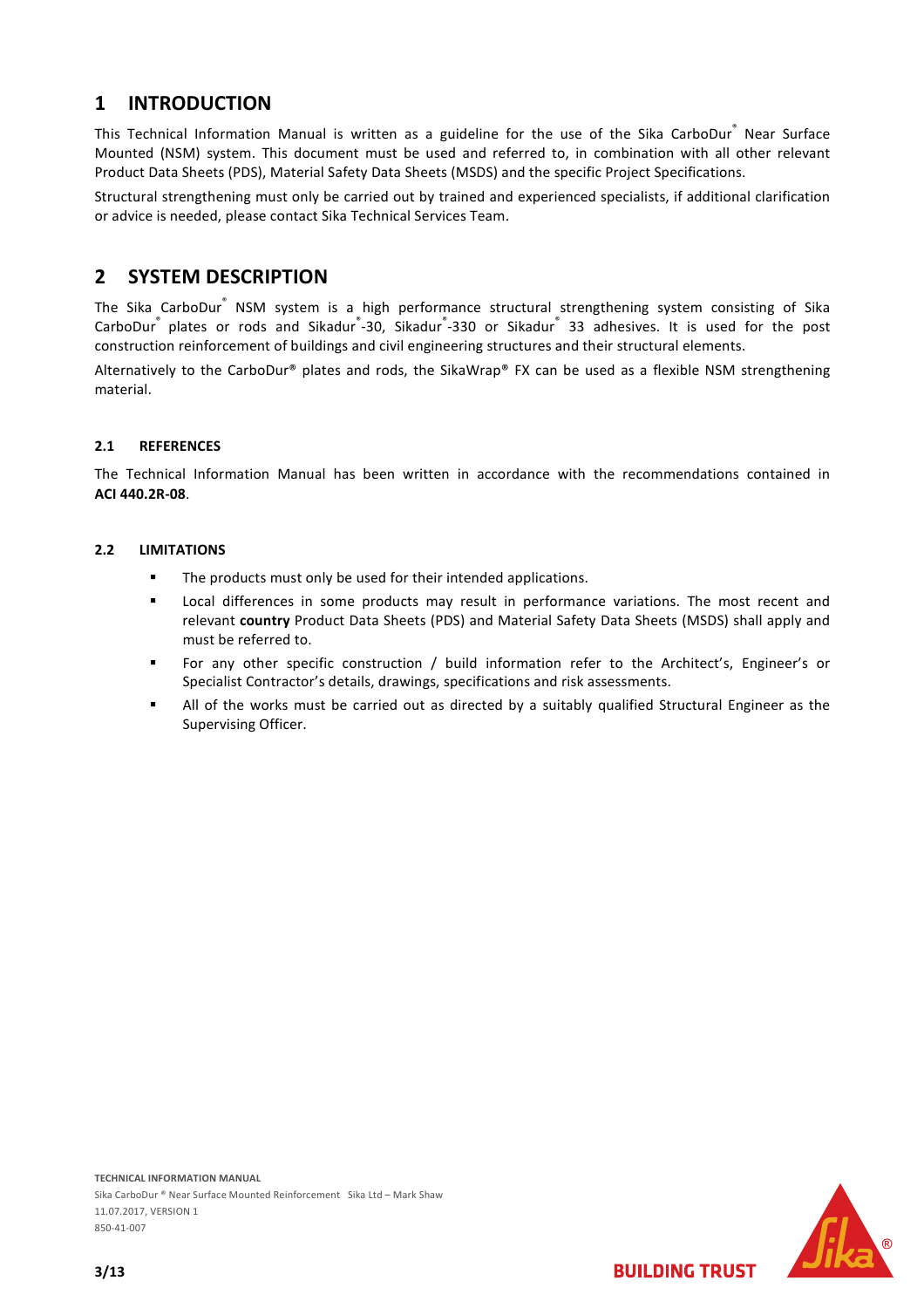# **3 PRODUCTS**

| <b>Sika Brand</b>                                                                                                                                                   | <b>Description</b>                                                                                                                                                       |  |
|---------------------------------------------------------------------------------------------------------------------------------------------------------------------|--------------------------------------------------------------------------------------------------------------------------------------------------------------------------|--|
| Sika CarboDur                                                                                                                                                       | Sika CarboDur plates are pultruded carbon fibre reinforced polymer<br>(CFRP) laminates designed for strengthening concrete, timber and<br>masonry structures.            |  |
| plates                                                                                                                                                              | The plates come in different widths and can be obtained pre-cut or as a<br>coil to be cut on site.                                                                       |  |
| Sika CarboDur                                                                                                                                                       | Sika CarboDur BC rods are pultruded carbon fibre reinforced polymer<br>(CFRP) laminates. They are designed for strengthening concrete, masonry<br>and timber structures. |  |
| <b>BC</b> rods                                                                                                                                                      | The bars come with different diameters and can be obtained pre-cut or as<br>a coil to be cut on site.                                                                    |  |
| SikaWrap <sup>®</sup> FX is a unidirectional carbon or glass fibre string, encased in<br>SikaWrap <sup>®</sup> FX<br>plastic.                                       |                                                                                                                                                                          |  |
| Sikadur -330                                                                                                                                                        | Sikadur <sup>"</sup> -330 is a two part, thixotropic, epoxy resin based, impregnating<br>resin / adhesive.                                                               |  |
| Sikadur -300                                                                                                                                                        | Sikadur <sup>7</sup> -300 is a two part, epoxy resin based, impregnating resin. It is<br>clear and liquid when mixed.                                                    |  |
| Sikadur <sup>"</sup> -30 is a thixotropic, structural two part adhesive, based on a<br>Sikadur <sup>®</sup> -30<br>combination of epoxy resins and special fillers. |                                                                                                                                                                          |  |
| Sikadur <sup>5</sup> - 33                                                                                                                                           | Sikadur <sup>"</sup> - 33 is a solvent-free, thixotropic, two part, epoxy resin-based,<br>cartridge gun applied structural adhesive.                                     |  |

For more detailed information on the products, refer to the corresponding PDS.

# **3.1 MATERIAL STORAGE**



Materials must be stored properly in undamaged original sealed packaging, in dry and cooled conditions. Refer to specific information contained in the Product Data Sheets regarding minimum and maximum storage temperatures. Protect the products from direct sunlight.

Sika CarboDur® plates and BC rods may only be transported in their original packaging or otherwise adequately protected against any mechanical damage.

**TECHNICAL INFORMATION MANUAL** Sika CarboDur ® Near Surface Mounted Reinforcement Sika Ltd – Mark Shaw 11.07.2017, VERSION 1

**BUILDING TRUST** 

850-41-007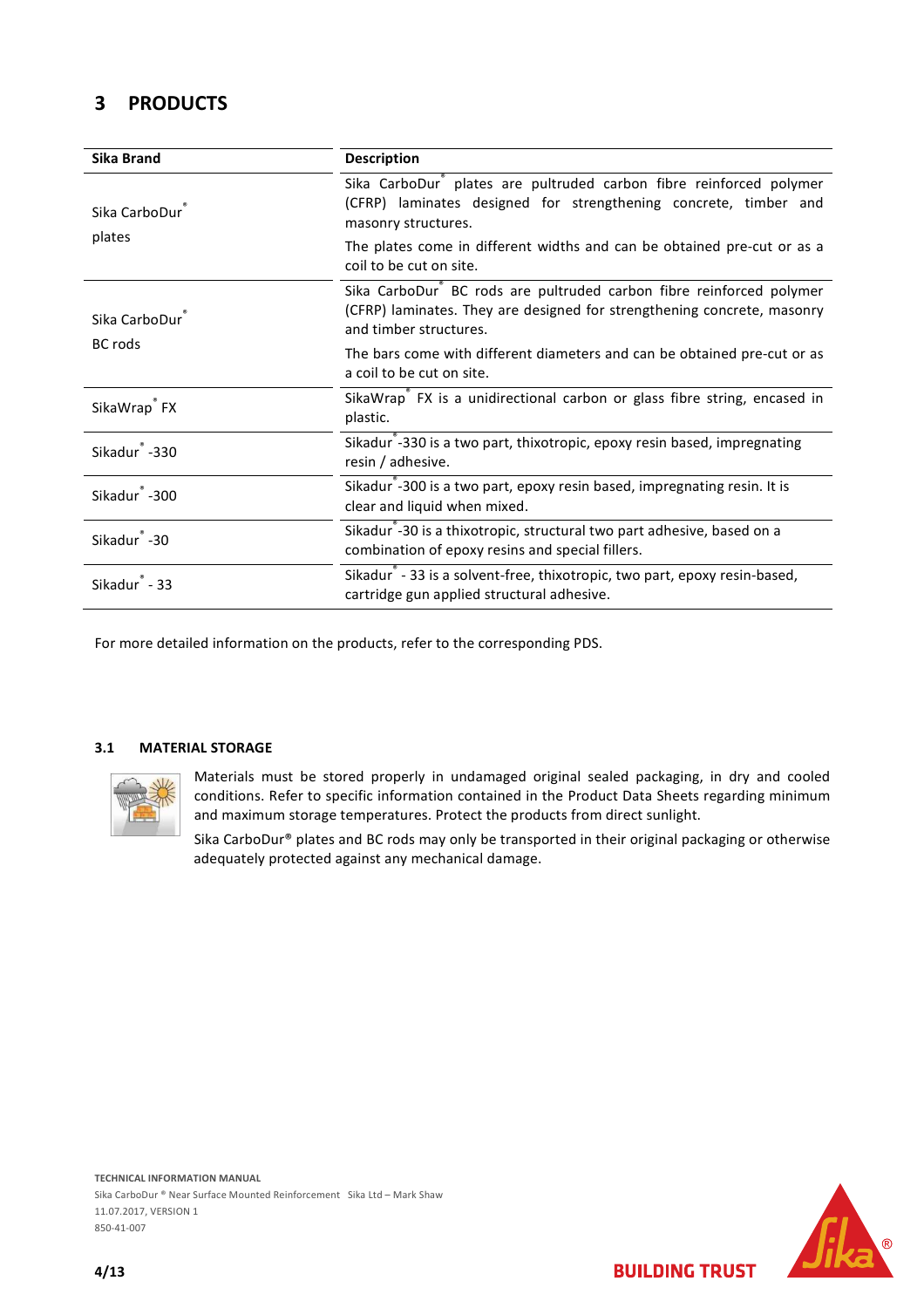# **4 EQUIPMENT**

**4.1 TOOLS** 







Addresse guit a Mixing Container Mixer Spindle<br>cartridges

Diamond saw High pressure cleaner Vacuum cleaner Brush Trowel









Mixing Paddle (for larger



quantities)

Paintbrush

# **4.2 CLEANING**

Adhesive gun &

Clean all tools and application equipment with *Sika® Thinner C,* immediately after use. Hardened material can only be removed mechanically.

**TECHNICAL INFORMATION MANUAL** Sika CarboDur ® Near Surface Mounted Reinforcement Sika Ltd – Mark Shaw 11.07.2017, VERSION 1 850-41-007

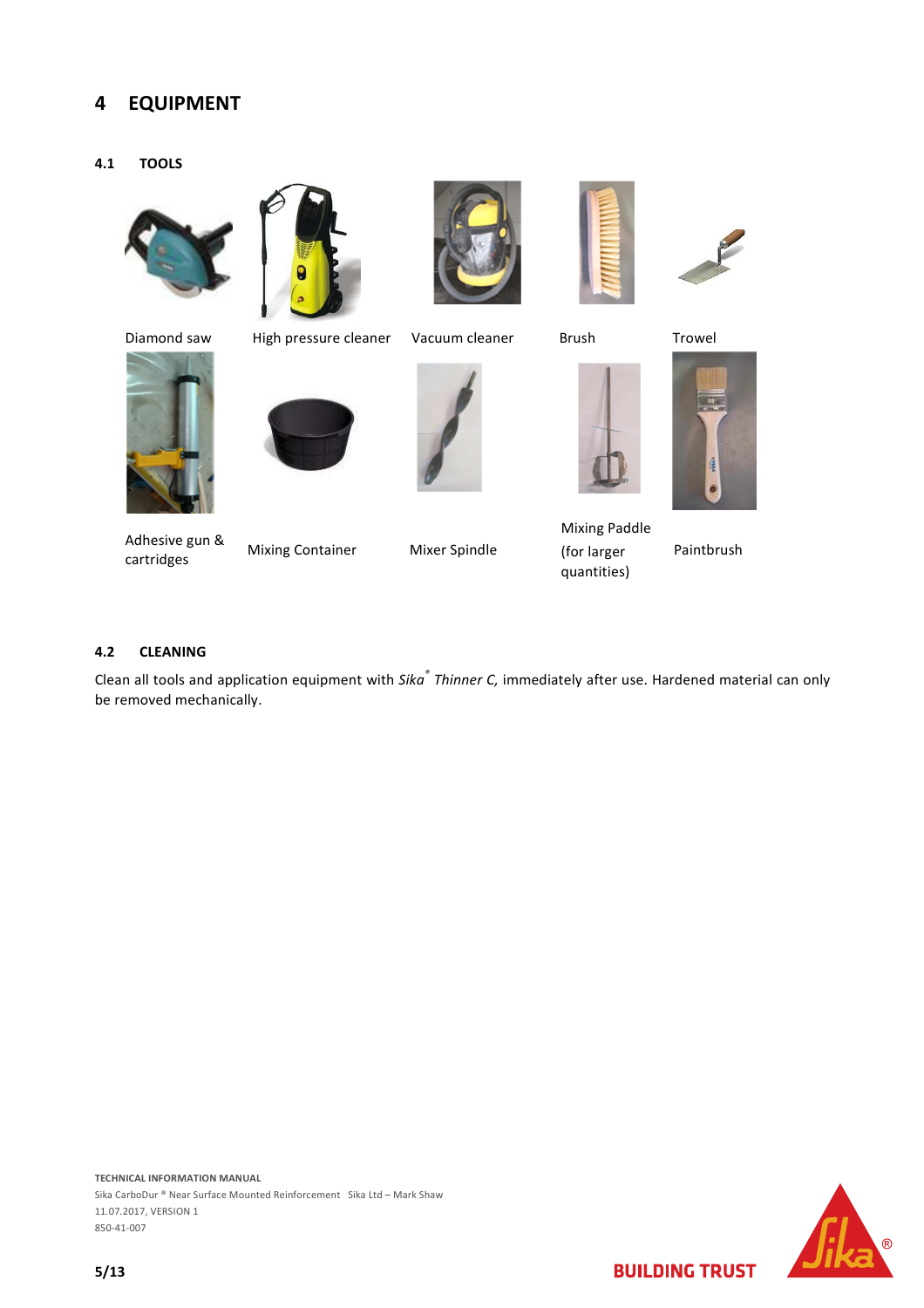# **5 HEALTH AND SAFETY**

# **5.1 RISK ASSESMENT**



The risks to health and safety from everything including any defects in the structure, working procedures and all of the chemicals used during the materials installation must be properly assessed and safely accommodated.

Any working areas on platforms and temporary structures must also provide a stable and safe area to work. All work and working procedures must be carried out fully in accordance with the relevant local health and safety legislation.

# **5.2 PERSONAL PROTECTION**

#### **Work Safely!**

Safety shoes, gloves and other appropriate skin protection should be worn at all times. The use of disposable or new / clean protective clothing during the materials preparation and application is strongly recommended.

Always wear nitrile based protective gloves when handling epoxy adhesives as they can cause skin irritation.

Apply barrier cream to hands and any unprotected skin before starting work.

Appropriate eye protection should be worn at all times whilst handling, mixing and installing the products. Carrying an eye wash with you at all times is recommended.

Always wash hands with suitable soap and clean water after handling the products and before food consumption, smoking, visiting the toilet and after finishing work.



The work area needs to be well ventilated and operatives should take frequent breaks in fresh air to avoid any other health issues.

Silica dust produced by the grinding or blast cleaning of concrete can be hazardous. Protect yourself and others by using a vacuum grinder or vacuum blast cleaning equipment with dust extraction and abrasive recycling attachments respectively. Always wear a dust mask/respirator when grinding concrete. Do not inhale the concrete dust.

#### **For more detailed health and safety information, refer to the relevant Material Safety Data Sheet (MSDS)**

#### **5.3 FIRST AID**



If the epoxy resin based adhesive products come into contact with eyes or mucous membranes, remove any glasses or contact lenses and rinse with clean warm water for 10 to 15 minutes then seek medical attention.

Any chemical spillages on skin must be cleaned immediately and rinsed thoroughly with clean warm water.

For more detailed health and safety information, please refer to the relevant Material Safety Data Sheet (MSDS).

**TECHNICAL INFORMATION MANUAL**



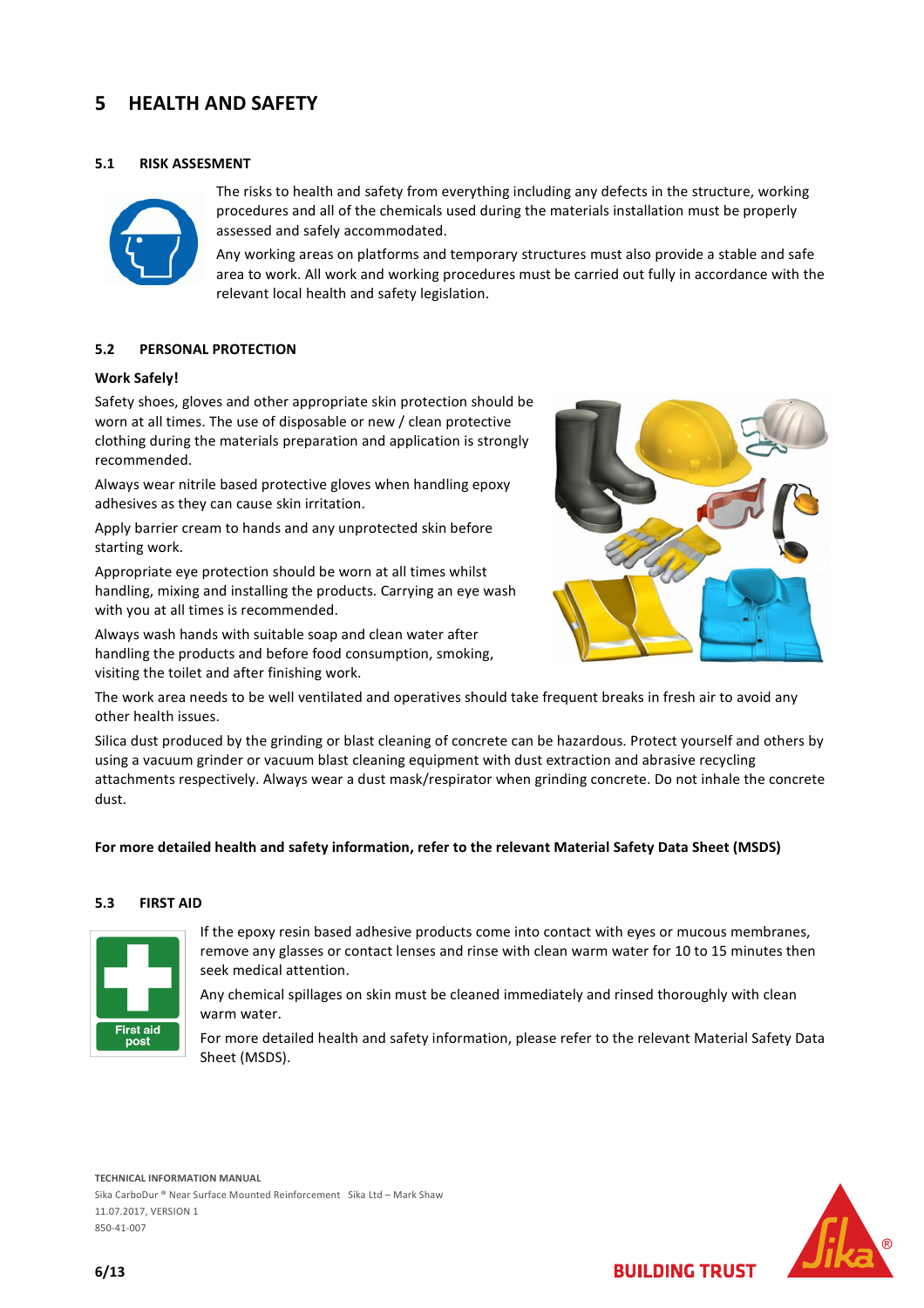#### **5.4 WASTE DISPOSAL**



Do not empty any surplus material into drainage or water systems; dispose of all waste materials and packaging responsibly through licensed waste disposal facilities or contractors, fully in accordance with local legislation and the authorities' requirements. Also avoid any chemical materials run-off into soil or into waterways, drains or sewers.

Any uncured adhesive waste or spillages must be disposed of as hazardous waste. Waste and / or residual Sika® Thinner C must be disposed of according to local regulations. Cured adhesive waste can be disposed of safely as normal building materials waste according to the relevant

local regulations.

For more detailed health and safety information, please refer to the relevant Material Safety Data Sheet (MSDS)

# **6 SUBSTRATE PREPARATION**

*Note: This Section only treats the preparation of concrete substrates for the installation of the Sika CarboDur® NSM system. For other substrate types, please refer to the appendix of this document (Section 9.2).* 

Unlike in other applications, installation of the NSM system into cracked (see picture below) or slightly damaged concrete is possible and independent of the surface tensile strength of the concrete.

To prepare the concrete surface, the concrete has to be checked for the depth of reinforcements and care must be taken not to cut through existing reinforcing steel, steel tendons, embedded ducts, or other materials within the substrate. Grooves are cut with a depth and width according to the table below. The surface must be clean and sound. It may be dry or damp, but free of standing water and frost. Remove dust, laitance, grease, curing



compounds, impregnations, waxes, or other foreign particles, together with any damaged concrete or other bond inhibiting materials form the surface.

In addition, immediately prior to installation, clean the cut groove with high pressure water and remove the excess water with oil-free compressed air.

| Sika CarboDur®                           | <b>Groove size</b> |                   | Groove size                |                |
|------------------------------------------|--------------------|-------------------|----------------------------|----------------|
|                                          | Sika minm          |                   | According to ACI 440.2R-08 |                |
|                                          | Recommendation     |                   |                            |                |
| Bar type                                 | Width              | Depth             | Width                      | Depth          |
| BC <sub>6</sub>                          | 9 mm               | 9 mm              | $\geq$ 9 mm                | $\geq$ 9 mm    |
| BC8                                      | $11 \text{ mm}$    | $11 \text{ mm}$   | $\geq$ 12 mm               | $\geq$ 12 mm   |
| <b>BC10</b>                              | $13 \text{ mm}$    | $13 \text{ mm}$   | $\geq$ 15 mm               | $\geq$ 15 mm   |
| <b>BC12</b>                              | $15 \text{ mm}$    | $15 \, \text{mm}$ | $\geq$ 18 mm               | $\geq$ 18 mm   |
| Plate type                               |                    |                   |                            |                |
| S <sub>1.030</sub>                       | $6 - 8$ mm         | $15 \, \text{mm}$ | $\geq$ 9 mm                | $\geq$ 15 mm   |
| S1.525                                   | $6 - 8$ mm         | $20 \text{ mm}$   | $\geq$ 7.5 mm              | $\geq$ 22.5 mm |
| S2.025                                   | $6 - 8$ mm         | $25 \, \text{mm}$ | $\geq$ 7.5 mm              | $\geq$ 30 mm   |
|                                          |                    |                   |                            |                |
| SikaWrap <sup>®</sup> FX fibre connector | $\geq$ 15 mm       | $\geq$ 15 mm      | $\geq$ 15 mm               | $\geq$ 15 mm   |

The table above lists the recommended groove sizes for standard application conditions in reinforced concrete. Specific site or structural conditions or standards may require different groove sizes.



**BUILDING TRUST** 

#### **TECHNICAL INFORMATION MANUAL**

Sika CarboDur ® Near Surface Mounted Reinforcement Sika Ltd – Mark Shaw 11.07.2017, VERSION 1 850-41-007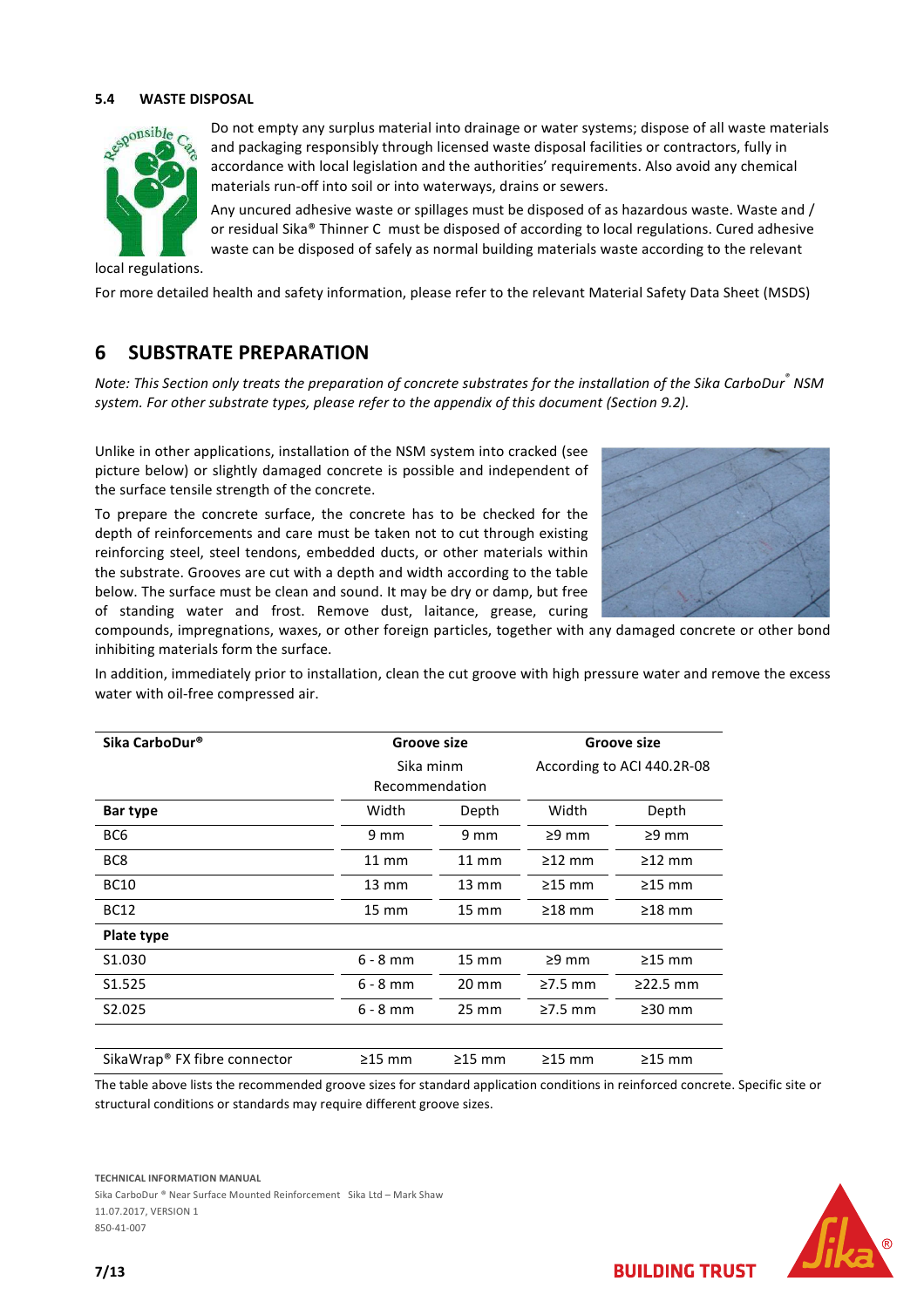# **7 APPLICATION**

Before starting the works on site, we always recommend that you prepare a checklist (an example is given in Section 9.3 to ensure that all of the necessary tools and materials are available on site ready for the installation works. Review the ambient conditions and confirm that the most appropriate type of Sikadur® adhesive is available for the conditions on site, the specified program and the desired performance and exposure in service.

# **7.1 ADHESIVE**

Dependent on the application requirements (substrate quality, application type, groove width), different adhesives can be used for the installation of the Sika $\degree$  CarboDur $\degree$  NSM system, see below.

The most common adhesive is Sikadur-330<sup>°</sup>, which is suitable for most applications as outlined in the table below.

| Layout     | <b>Groove Width</b> | Product                    |  |
|------------|---------------------|----------------------------|--|
|            | $\leq$ 12 mm        | Sikadur®-330               |  |
| Horizontal | $\geq$ 12 mm        | Sikadur®-30, Sikadur®-33*  |  |
|            | all                 | Sikadur®-300               |  |
|            | $≤12$ mm            | Sikadur®-330               |  |
| Vertical   | $\geq$ 12 mm        | Sikadur®-30, Sikadur® -33* |  |
| Overhead   | $≤12$ mm            | Sikadur®-330               |  |
|            | $\geq$ 12 mm        | Sikadur®-30, Sikadur® -33* |  |

\* **PLEASE NOTE**: Sikadur® 33 has a short open time and may not be suited for large applications / long grooves

The adhesives can be supplied and mixed in their pre-batched units, or supplied and mixed from bulk packaging, according to the volumes required and the practical situation on site:

Sika Sikadur®-33 is always supplied in pre-packaged cartridges and does not need to be mixed or filled into a different cartridge for application. For more details on the respective and comparative performance of the different adhesives, their pot life and other characteristics, refer to the relevant Product Data Sheets.

# **Pre-batched packs:**

Add component B to component A and stir with a mixing spindle fitted to an electric low speed mixer (max. 500 rpm) to avoid entrapping air. Mix thoroughly for about 3 minutes to a homogeneous mix with a uniform grey color and appearance. Then, pour the whole mix into a clean container and stir again for approx. one more minute, again at low speed to keep air entrapment at a minimum.

#### **Bulk packing, not pre-batched:**

Stir the material components well in their individual containers. Measure and add the components together, in the correct proportions, in a suitable mixing container, then stir using an electric low speed mixer and continue as stated above for the pre-batched packs. For larger quantities use a mixing paddle (jiffy mixer) instead of a mixing spindle.

The adhesive pot life begins when the resin and hardener are mixed. It is shorter at high temperatures and longer at low temperatures. Additionally the greater the quantity / volume of material mixed together at one time, the shorter the pot life. To obtain longer workability at high temperatures, the mixed adhesive may subsequently be divided into portions; alternatively another method is to chill the components A and B before mixing them.

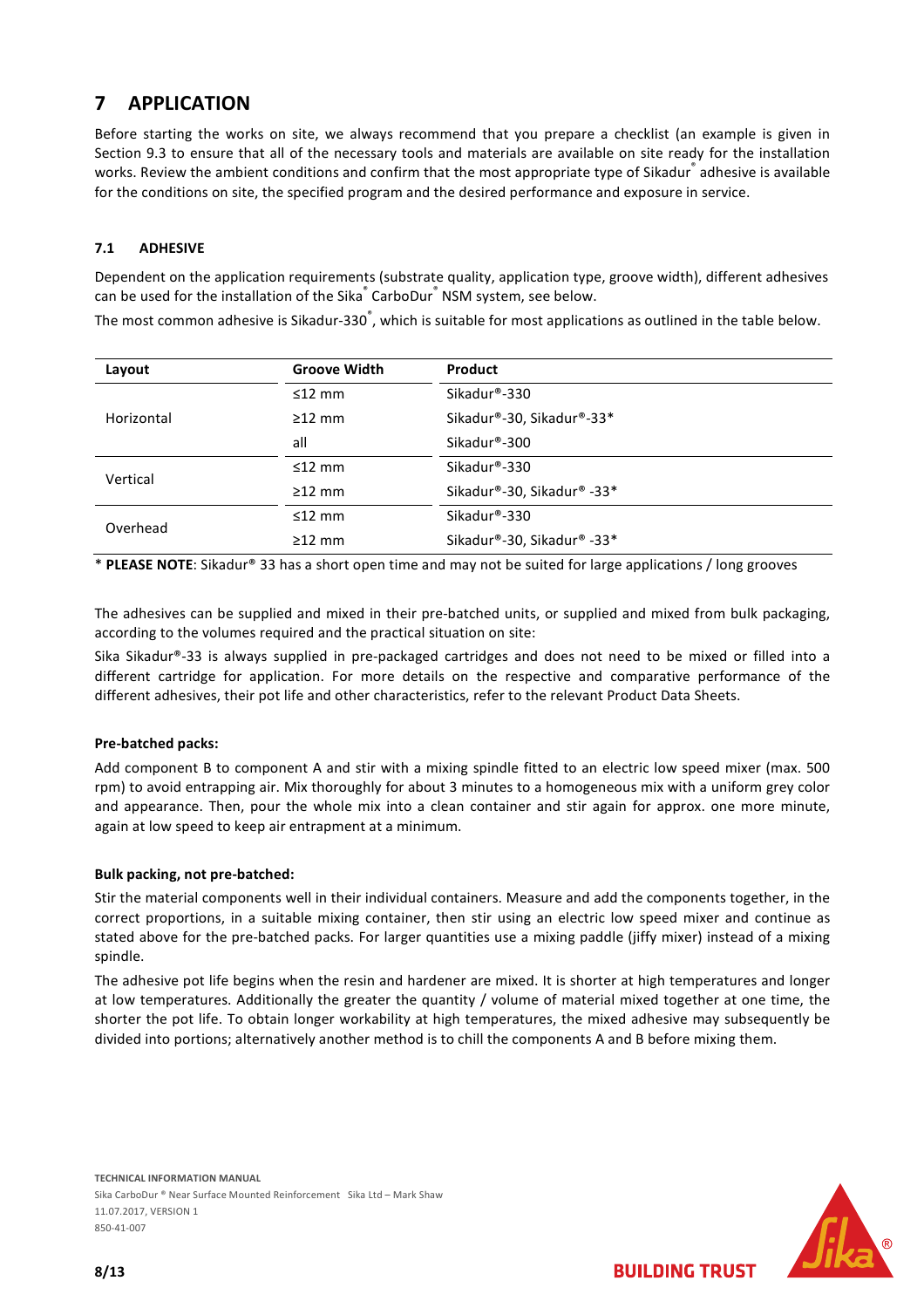

After mixing, the adhesive is filled into cartridges for application with the adhesive guns (see picture left). If metal barrel guns or cartridges are used, such as professional 'sausage' sealant guns, then they must be cleaned immediately after use with *Sika® Thinner C* as any hardened adhesive can only be removed mechanically. As an alternative, disposable single-use plastic cartridges can be used.

The table in the appendix (section 9.1) summarizes the approximate consumption of adhesive per metre for the different combinations of products. Actual adhesive consumption achieved is not only dependent on the specific groove dimensions, but also on the filling levels, any over-filling, loss and wastage.

#### **7.2 INSTALLATION**

After cutting and cleaning of the grooves, the dew point must be measured prior to the system installation to make sure no condensed water impairs the application. The ambient temperature must be at least 3° above the dew point. The installation should then be performed as follows:

- Rods and plates may be supplied pre-cut or cut to an appropriate length on site with a diamond blade on a chop saw, or with a grinding disc. The cutting zone should be wrapped with adhesive tape to minimize any splintering.
- Immediately prior to installation, all rod or plate surfaces should be wiped with *Sika® Thinner C* to remove any possible contaminants. The rods and plates may only be installed if the surface is completely dry before applying the adhesive.
- A suitable adhesive is selected and prepared according to the relevant PDS
- The adhesive is filled into an empty cartridge / barrel gun and the grooves are filled from the bottom up, with the tip of the nozzle squeezed flat (see image A, right), in order to reach the bottom of the groove. Special care shall be taken that the grooves are filled completely and that no air is entrapped.
- Within the open time of the epoxy (dependent on the temperature), the CarboDur<sup>®</sup> rods or plates are pressed into the adhesive in the grooves (see image B, right). If necessary, additional adhesive can be applied to fill the grooves, or any excess adhesive is removed. Do not re-use the excess adhesive.
- Strike the surface with a trowel to force out any air and provide a clean installation. For optimum adhesion of any possible additional layers, the adhesive may be broadcast and covered lightly with quartz sand,(see image C, right). Note that any sand must be graded, clean and kiln dried.







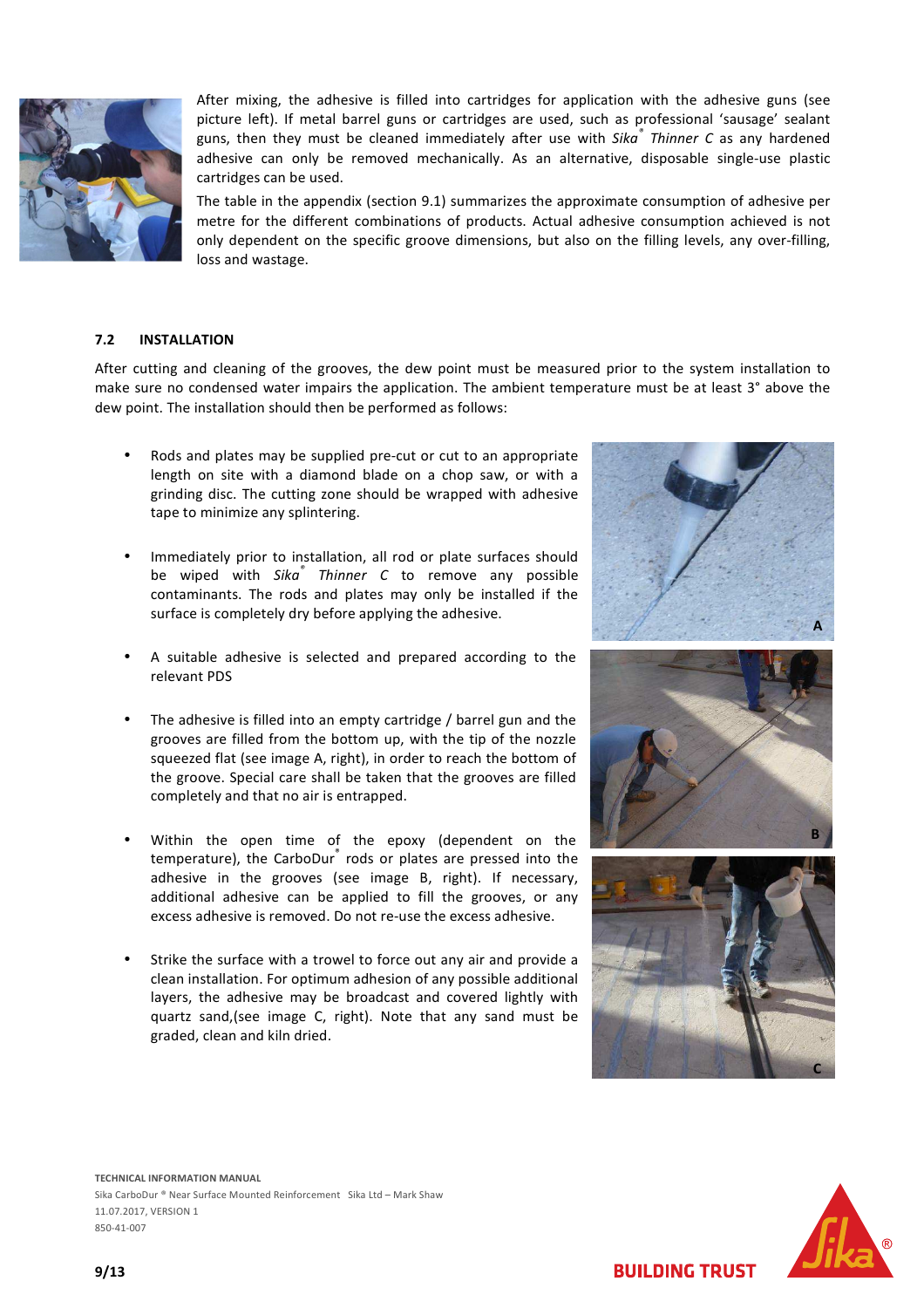# **7.3 FLEXIBLE NSM STRENGTHENING**

For the application of the SikaWrap® FX fibre connector as a near surface mounted reinforcement, the substrate is prepared and cleaned as described above. The SikaWrap® FX is then cut to length with special scissors and impregnated with Sikadur®-300 or Sikadur®-52 resin on a plastic sheet. The excess resin is squeezed out of the fibres and the connector is fixed with a cable tie every 40 – 50 cm. The fibres will stick together with the help of the resin. Only work in fibre direction during impregnation in order to keep the fibres aligned and untangled.

The grooves are then filled up to 2/3 with a suitable adhesive (see table in section 7.1) and the fibre connector is placed in the groove. It must be pushed into the adhesive gently and special care has to be taken that the fibres remain undisturbed and aligned in parallel. If a long connector needs to be installed, the impregnated string can be wound on a cardboard cone for transportation and handling.

After placing the SikaWrap® FX into the groove, it is covered with additional adhesive as necessary to fill the groove and may be sanded with quartz sand if specified.

# **8 INSPECTION AND TESTING**

Visual assessment and recording of the installation is necessary during every stage. Check the filled grooves for any air voids or premature drying of the adhesive before insertion of the rods, plus always ensure that the plates or rods are completely embedded in the adhesive.

If necessary, the compressive strength and air content of the adhesive can also be tested according to *EN 196*.

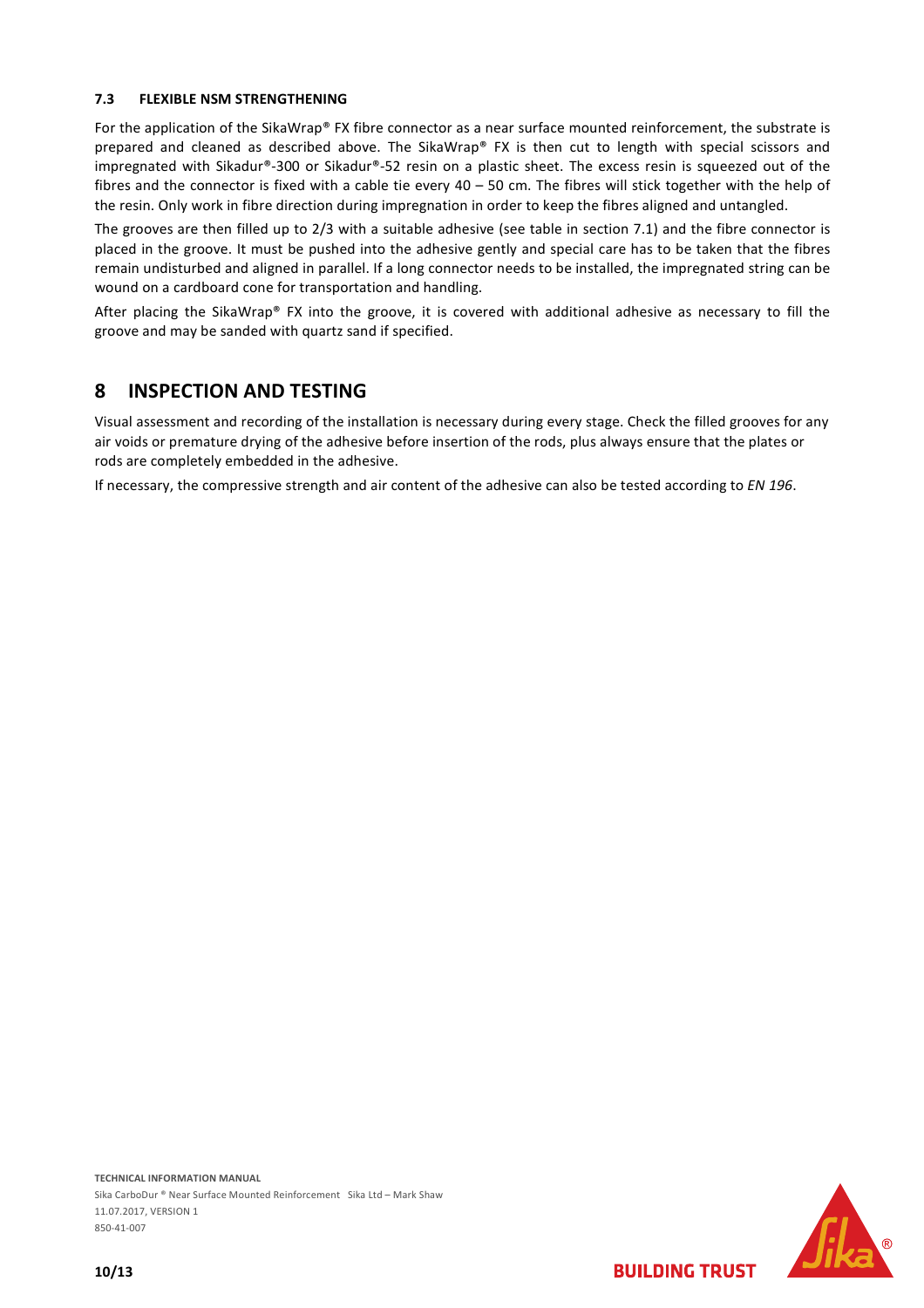# **9 APPENDIX**

# **9.1 RESIN CONSUMPTION**

| Sika <sup>®</sup> CarboDur <sup>®</sup> | Groove size  |                           |                     |  |
|-----------------------------------------|--------------|---------------------------|---------------------|--|
| Rod type                                | Width        | Product                   | Consumption         |  |
|                                         | 9 mm         | Sikadur <sup>®</sup> -30  | $\approx$ 0.09 kg/m |  |
|                                         |              | Sikadur <sup>®</sup> -300 | $\approx$ 0.06 kg/m |  |
| BC <sub>6</sub>                         |              | Sikadur <sup>®</sup> -330 | $\approx$ 0.07 kg/m |  |
|                                         |              | Sikadur <sup>®</sup> -33  | $~^{\sim}$ 0.06 l/m |  |
|                                         | <b>11 mm</b> | Sikadur <sup>®</sup> -30  | $\approx$ 0.16 kg/m |  |
| BC8                                     |              | Sikadur <sup>®</sup> -330 | $\approx$ 0.13 kg/m |  |
|                                         |              | Sikadur <sup>®</sup> -33  | $~^{\sim}$ 0.10 l/m |  |
| <b>BC10</b>                             | 13 mm        | Sikadur <sup>®</sup> -30  | $\approx$ 0.23 kg/m |  |
| <b>BC12</b>                             | <b>15 mm</b> | Sikadur <sup>®</sup> -30  | $\approx$ 0.30 kg/m |  |
|                                         |              |                           |                     |  |
| Plate type                              | Width        | Product                   | Consumption         |  |
|                                         | $6 - 8$ mm   | Sikadur <sup>®</sup> -30  | $^{\sim}$ 0.13 kg/m |  |
|                                         |              | Sikadur <sup>®</sup> -300 | $^{\sim}$ 0.04 kg/m |  |
| S1.030                                  |              | Sikadur <sup>®</sup> -330 | $^{\sim}$ 0.05 kg/m |  |
|                                         |              | Sikadur <sup>®</sup> -33  | $^{\sim}$ 0.04 l/m  |  |
|                                         |              | Sikadur <sup>®</sup> -300 | ~0.06 kg/m          |  |
| S1.525                                  | $6 - 8$ mm   | Sikadur <sup>®</sup> -330 | $^{\sim}$ 0.07 kg/m |  |
|                                         |              | Sikadur <sup>®</sup> -300 | ~0.08 kg/m          |  |
| S2.025                                  | $6 - 8$ mm   | Sikadur <sup>-330</sup>   | ~0.09 kg/m          |  |

# **SikaWrap FX Impregnation**

| FX Type       | Product                  | Consumption |  |
|---------------|--------------------------|-------------|--|
|               | Sikadur <sup>®</sup> -30 |             |  |
| <b>FX-50C</b> | Sikadur®-52              | ~0.30 kg/m  |  |



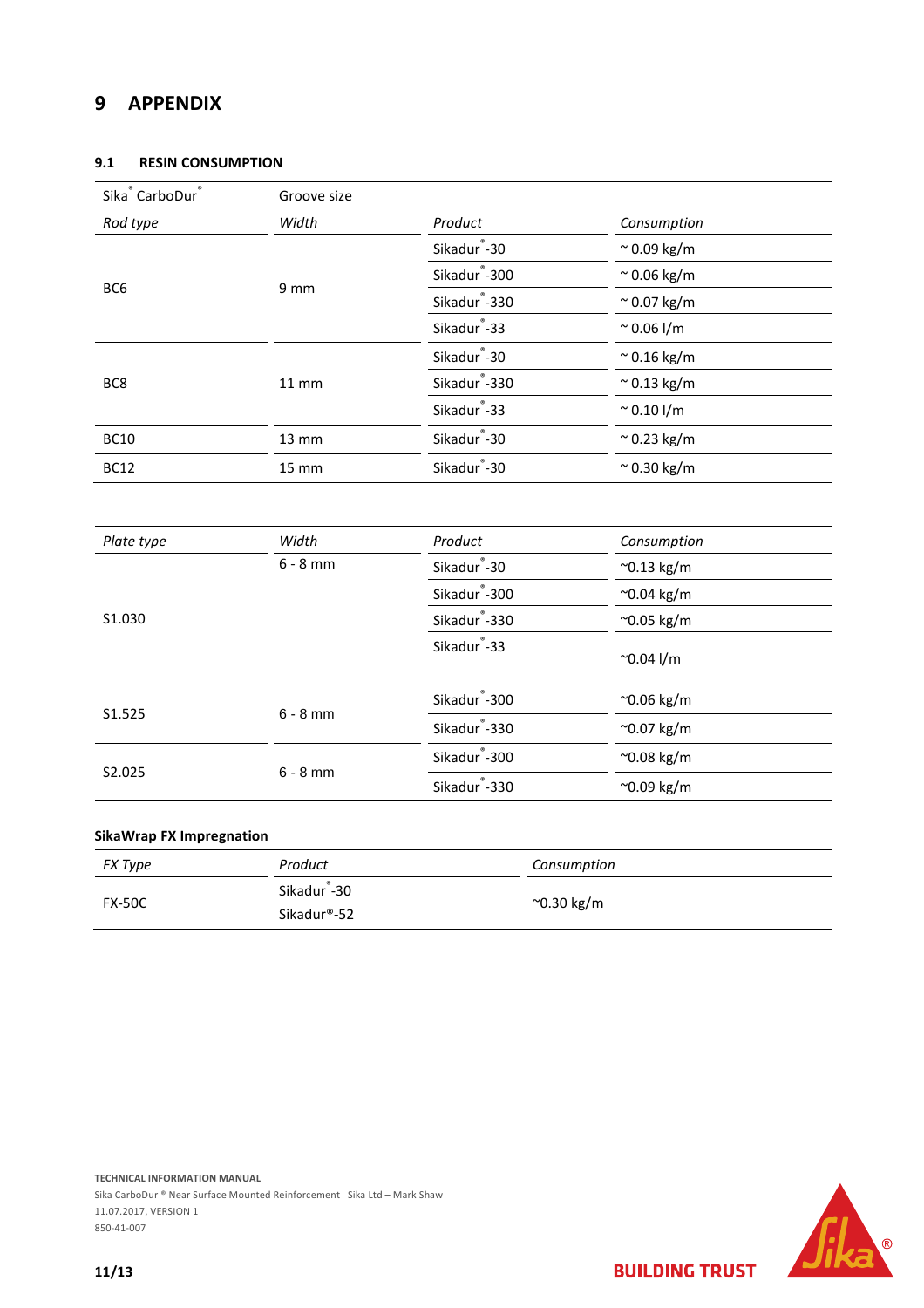### **9.2 USE IN TIMBER AND MASONRY**

In addition to reinforced concrete, the NSM system can also be used on timber and masonry structures.

**Timber:** Cut grooves into the timber and remove all dust with oil-free compressed air and / or vacuum immediately before application of the adhesive. The surface must be sound and reasonably flat, so the whole Sika® CarboDur® rod or plate can be completely embedded. Proceed as described for concrete in Section 7.2.

**Masonry:** Make sure that the masonry structure is sound and fit for the installation of the Sika® CarboDur® NSM system. It is possible to install the system into a slightly cracked surface, but crumbling bricks and deteriorated material will impair the quality and effectiveness of the reinforcement system. The responsible Structural Engineer must make the necessary inspection and calculations.

To install, cut grooves into the masonry and remove all dust with oil-free compressed air and / or vacuum immediately before application of the adhesive. Proceed as described for concrete in Section 7.2.

# **9.3 ON-SITE CHECKLISTS**

- o Diamond saw for concrete
- o High pressure cleaner
- o Vacuum cleaner
- o Compressed air
- o Mixing container
- o Mixer
- o Mixing paddle
- o Adhesive gun (with empty cartridges)

o Dew point measuring device

o Trowels

- o Sika CarboDur<sup>®</sup> plates or rods
- o SikaWrap® FX
- o Cutting equipment
- o Adhesive
- o Quartz sand
- o Nitrile gloves
- o Hard hat
- o Safety goggles
- o Dust mask
- o Ear protection

|                                                                                            | YES | NO |
|--------------------------------------------------------------------------------------------|-----|----|
| Does the air and surface temperature exceed 5°C?                                           |     |    |
| The actual average temperature is: [°C]                                                    |     |    |
| Is the ambient temperature at least 3° above the dew point?                                |     |    |
| Is the moisture content of the concrete below 4%?                                          |     |    |
| Is there standing water on the surfaces?                                                   |     |    |
|                                                                                            |     |    |
| Have there been any deviations from or changes of the initial Engineer's<br>specification? |     |    |

If Yes, describe and detail further: